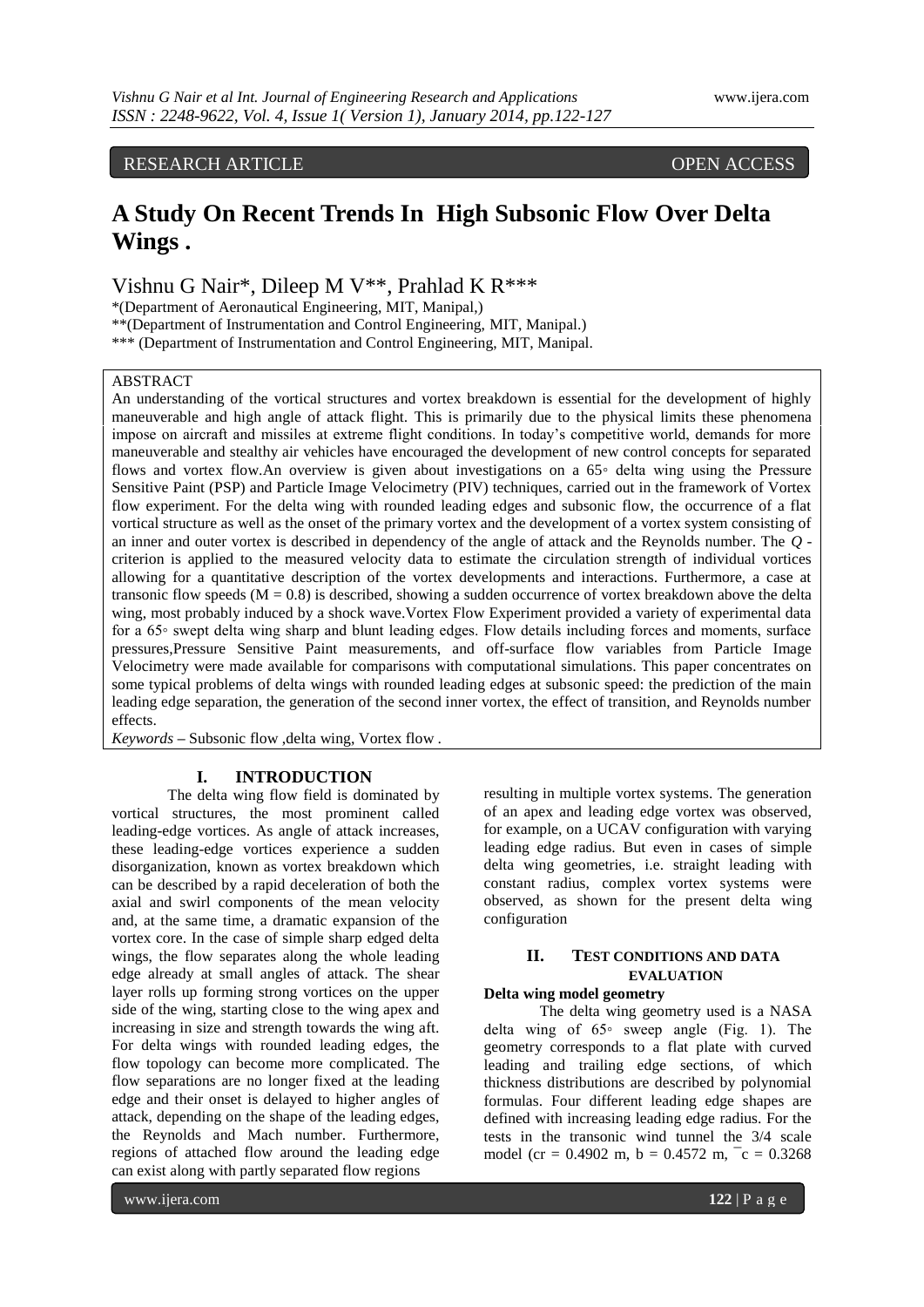m) was provided by NASA. The sharp as well as a leading edge with medium radius ( $rLE/\bar{c} = 0.0015$ ) were used for the present investigations.

## **Transonic wind tunnel**

The tests were carried out in the Transonic Wind tunnel (continuously running closed-circuit wind tunnel ) The test section of 1 m  $\times$  1 m size is enclosed by a plenum chamber, within which the total pressure can be set in a range from 30 000 to 150 000 Pa, so that Reynolds and Mach number effects can be studied independently. Different test sections are available enabling sub-, trans- and supersonic flow conditions. The perforated test section is used here, because small observation windows can be installed in the upper and lower wall behind which the PSP cameras and light sources are positioned. The walls of the perforated test section incorporate 60 degree inclined holes of 10 mm diameter, giving a porosity of 5.6%. However, no suction was applied during the tests. The top and bottom wall of the test section are inclined, i.e.  $\pm 0.25\degree$  and  $\pm 0.563\degree$  for M = 0.4 and  $M = 0.8$  respectively, such that the cross section size increases downstream in order to compensate for the increasing boundary layer at the walls. The lateral walls were equipped with 50 mm thick schlieren windows of size 450 mm×950 mm, hence enabling good optical access for PIV.



Fig.1. Delta wing geometry

### **III. Result Analysis**

For delta wings with sharp leading edges, the flow separates at the leading edges already at small angles of attack. The shear layer rolls up and the flow re-attaches to the model surface. The primary vortices are formed, starting at the apex of the delta wing. Depending on the angle of attack the attachment line is located at the center line of the delta wing or at a spanwise location between the primary vortex and the delta wing center line. Underneath the primary vortices an outboard directed flow establishes. If this flow passes the

suction peak, the steep adverse pressure gradient causes another flow separation and a counterrotating secondary vortex is formed.In the case of rounded leading edges the flow separation is no longer fixed to the leading edge. The onset of the primary vortex becomes dependent on the leading edge radius, the angle of attack, the Reynolds and the Mach numbers. With increasing angle of attack the flow at the leading edge first separates on the rear part of the wing, where the ratio between the leading edge radius and the local wing span is small. The onset of the primary vortex occurs at a specific incidence when the flow separates effectively. Its origin moves upstream with increasing angle of attack until it reaches the wing apex. In Fig. 2 the pressure distribution is shown for the delta wing with sharp and medium radius leading edges. The suction peaks of the primary vortices are clearly visible, that start in the rounded leading edge case at  $x/cr = 0.6$  and in the case of the sharp edged delta wing at the wing apex.Using the PSP results, the chord locations of the primary vortex origins are determined at the starboard side of the wing. The results are plotted in Fig. 4 against α in dependency of the Mach and Reynolds number. For  $M = 0.4$  and Rmac  $=$  3 million the onset of the primary vortex first takes place between  $\alpha = 11.2$ ° and 12.3°. Its origin is located at about  $x/cr = 0.65$  for  $\alpha = 12.3$ °. After onset, the vortex origin moves quickly towards the wing apex with increasing angle of attack until a chord position of about  $x/cr = 0.3$  is reached; i.e.  $\alpha = 15.3°$ . Passing this chord position the vortex origin moves more gradually upstream and asymptotically approaches a location close to the wing apex. The plot of  $M = 0.4$  and Rmac = 2 million in Fig. 4 has a similar slope, however, shifted to lower angles of attack by about 2◦ showing that the onset of the primary vortex is postponed for higher Reynolds numbers. The plots for the transonic cases show that the Mach number has an opposite effect on the vortex onset. Also, the differences between both curves of Rmac = 2 and 3 million is marginal for  $M = 0.8$  in comparison to the subsonic case. The gradients of the curves, particularly for  $M = 0.4$ , show that the location of the primary vortex is very sensitive to small changes of angle-of-attack for chord positions lager than x/cr  $= 0.3.$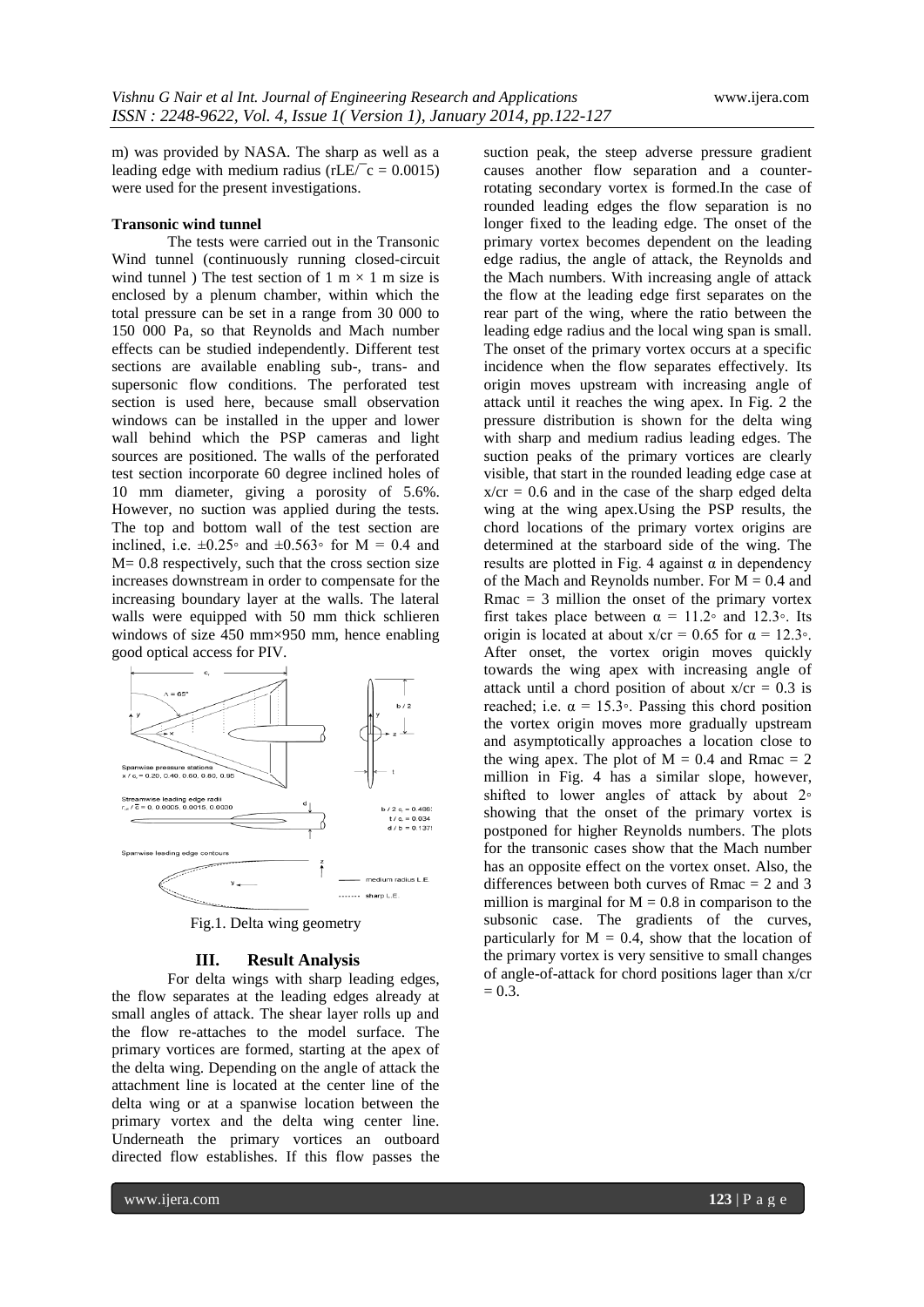

**Fig. 2.** Origin positions of primary vortex for *α >*  10◦ obtained from PSP results for the delta wing with medium radius leading edge for  $M = 0.4$  and 0.8 and Rmac  $= 2$  and 3 million

For the VFE-2 delta wing with rounded leading edges another vortex develops inboard of the leading edge. Fig. 5 shows the PSP results for M  $= 0.4$ , Rmac = 3 million and  $\alpha = 10.2°$ . In this case the onset of the primary vortex takes place first at an angle of attack between 11.2◦ and 12.2◦. The pressure distributions in Fig. 3, however, show a suction peak located inboard of the leading edge. In difference to the footprint of a primary vortex (see Fig. 3), this suction peak forms a line parallel to the leading edge with increasing peak height towards the trailing edge. Fig. 5 shows also the corresponding PIV results at a chord station of x/cr  $= 0.6$ . The time averaged flow field shows close to the model surface a flat vortical structure spreading in the spanwise direction with a peak inboard of the leading edge. The corresponding Q -value distribution reveals that this structure consists of several discrete vortices as indicated in Fig. 3. Particularly, the outboard located vortices are fed with vorticity from the outer flow. Mainly these vortices produce the suction peak in the pressure distribution and increase in size and circulation strength further downstream. This inner vortical structure was not detectable for the delta wing with sharp leading edges which could be explained by the existence of the primary vortex starting at the apex just at small angles of attack that might inhibit the development of an inner vortical structure. However, inner vortices are also not detectable for the transonic cases (M= 0.8) regardless of the leading edge radius.



**Fig3.** Time averaged PIV result at  $x/cr = 0.6$  above the delta wing with medium radius leading edges and  $M = 0.4$ , Rmac = 3 million and  $\alpha = 10.2°$  (top) velocity and vorticity distributions (bottom) *Q*  value distribution. The corresponding pressure distribution is shown on the left.

The flow topology above the delta wing with medium radius leading edges for  $M = 0.4$  and  $Rmac = 3$  million as discussed in the previous section changes at higher angles of attack, when the onset of the outer primary vortex takes place. This is in case the origin of the primary vortex is located at about  $x/cr = 0.5$  for  $\alpha = 13.3°$  (Fig. 5). Now, the footprint in the pressure distributions of the inner vortical structure has changed. Its maximum pressure peak height is reached just downstream of the origin of the outer primary vortex and drops down further downstream. In Fig. 5 the time averaged velocity is plotted above the delta wing in different planes. In the foremost shown chord station of  $x/cr = 0.4$ , i.e. upstream of the origin of the primary vortex, the inner vortical structure can be seen again as a flat vortex close to the surface similar to the case at  $\alpha = 10.2°$  as described in the former section. At the leading edge an attached flow exists, disregarding a possible flow separation bubble which cannot be resolved by the employed PIV setup. The velocity field at  $x/cr = 0.5$  shows the flow field of the primary vortex close to its origin at the leading edge. Between the primary vortex and the inner vortical structure the flow reattaches to the surface and again separates due to the flow induced by the inner vortex. The inboard directed flow field in the vicinity of the inner vortices changes due to the developing primary vortex showing a more downward directed flow that seems to force a detachment of the inner vortices from the surface. This obviously leads to a merging of the inner corotating vortices and a single circular vortex is formed further downstream, which can be seen in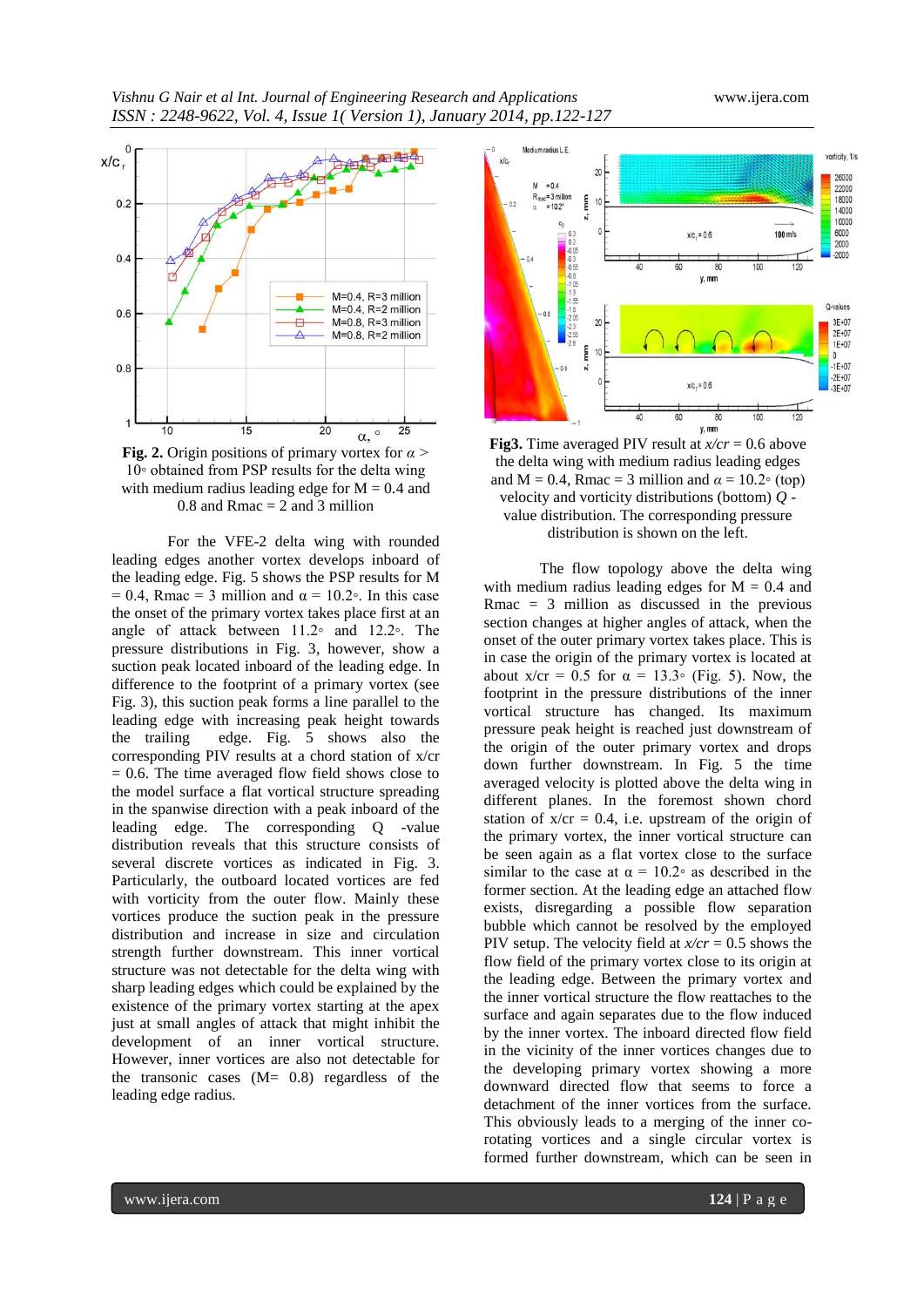the velocity field at  $x/cr = 0.6$ . Now, two co-rotating vortices of approximately the same size can be observed; i.e. an inner and outer vortex. Between both vortices a reattachment and separation line exists at the surface. Further downstream the inner and outer vortices remain separated and do not merge (see Fig. 6,  $x/cr = 0.6$  to 0.8). With increasing size of the primary vortex a focus point is formed between the inner and outer vortex in the velocity field, so that at the surface an outboard directed flow establishes. In Fig. 7 the calculated circulations of the inner and outer vortices are plotted against the chord position for different Reynolds numbers and angles of attack. The dashed magenta line corresponds to the inner vortex for the current case. It shows that the circulation of the inner vortical structure first increases in the downstream direction until the primary vortex (solid magenta line) develops. However, not all the circulation possessed by the inner vortical structure is transferred to the newly formed inner vortex, as the negative step in the circulation curve between  $x/cr = 0.5$  and 0.6 indicates. This is also evidenced by the velocity field at  $x/cr = 0.7$  (Fig. 6), where small vortices can be detected inboard of the inner vortex. The circulation of the primary vortex continuously increases in a downstream direction (solid magenta line in Fig. 5), whereas the circulation of the inner vortex decreases slightly. Therefore, after the flow separates effectively at the leading edge vorticity is fed mainly to the primary vortex and no longer to the inner vortex.



**Fig.4.** Surface pressure distributions obtained with PSP at suction side of delta wing with medium radius leading edges for different angles of attack  $(M = 0.4, Rmac = 3 million).$ 

The origin of the outer primary vortex is also shifted upstream by reducing the Reynolds number which promotes the flow separation at the

leading edge. So, also a reduction of the Reynolds number indirectly lowers the circulation strength of the inner vortex for a specific angle of attack. From Fig. 5 it follows that the circulation is  $\Gamma = 1.4$  m2/s for Rmac = 3 million and  $\alpha = 13.3°$  (origin of the primary vortex:  $x/cr = 0.5$ ), which is about three times higher than that for the case of Rmac  $= 2$ million and  $\alpha = 13.2$ °. Comparing the plots in Fig. 7 for Rmac = 2 and 3 million at  $\alpha = 10.1$ <sup>°</sup> and 10.2°, respectively, the circulation values of the inner vortical structure for x/cr 0.6 are very similar, which shows the strength of the inner vortical structure to be less sensitive to the Reynolds number, i.e. if the primary vortex is not present. At the transonic speed of M= 0.8 the flow is much more complex, because the flow above the delta wing reaches supersonic speeds and shock waves occur . Fig. 6 shows the pressure distributions for the sharp edged delta wing for different angles of attack. At  $\alpha = 24.1$ <sup>o</sup> the footprints of the primary and secondary vortex originating from the wing apex are clearly visible. Plotted, are also constant lines of the sonic pressure coefficient c∗p . This shows that the outboard directed flow underneath the primary vortex close to the surface is supersonic, so that probably there is a cross-flow shock wave located in front of the secondary vortex. In Fig. 10 the velocity and vorticity distributions are plotted at  $x/cr = 0.6$  for an angle of attack of  $\alpha = 25.7\textdegree$  showing the counterrotating secondary vortex underneath the primary vortex. Also plotted are negative values of the divergence of the in-plane velocity vectors  $(\nabla \cdot \mathbf{v})$ which gives an indication of the location and shape of a cross-flow shock wave. The contour lines of the sonic pressure coefficient in the center of the delta wing indicate the presence of a terminating shock wave in front of the sting fairing, i.e. at about  $x/cr =$ 0.55, and a second one closer to the trailing edge downstream of  $x/cr = 0.8$ .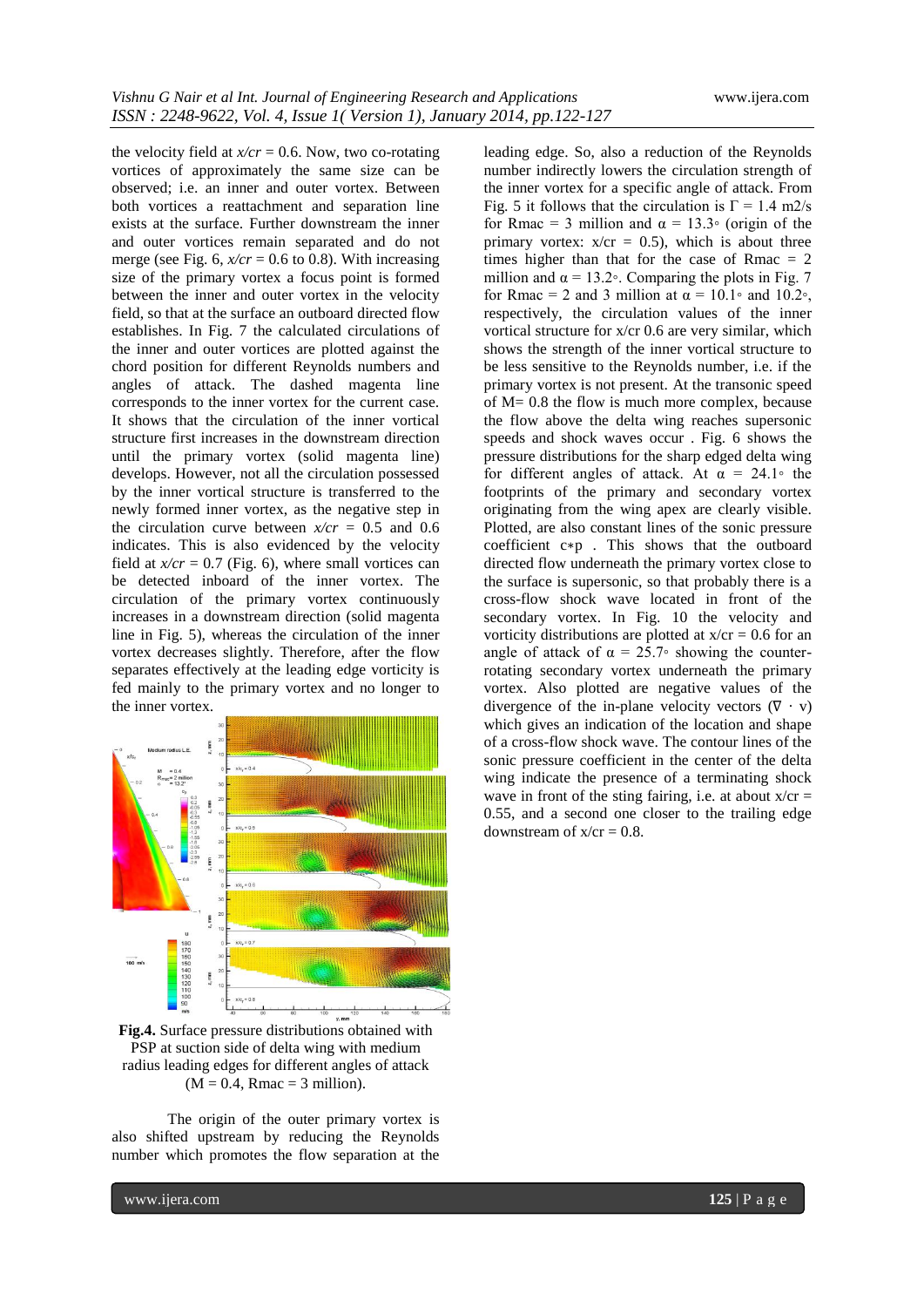

**Fig.5.** Surface pressure distributions obtained with PSP at suction side of delta wing with sharp leading edges in 0.2 $\circ$  steps of angles of attack ( $M = 0.8$ ,  $Rmac = 3$  million). The black contour lines indicate the sonic pressure coefficient *c*∗p= -.43

Increasing the angle of attack by only 0*.*2◦ the pressure distribution changes rapidly and becomes un-symmetric (see Fig. 5,  $\alpha = 24.3°$ ). Following the suction peak of the primary vortex at the starboard side the peak enlarges suddenly downstream at a chord position of about  $x/cr = 0.7$ and the pressure increases. This suggests the occurrence of vortex breakdown, which may result from an interaction between the primary vortex and the terminating shock wave in front of the sting . This presumption is also proven by the fact that such an abrupt change of the pressure distribution does not occur in the subsonic cases as shown for example in Fig. 8 for the delta wing with rounded leading edges and an angle of attack of  $\alpha = 25.6$ °. One must also note that this pressure change takes place by increasing the angle of attack by only  $\alpha$  = 0*.*2◦. However, the assumed vortex breakdown first occurs only at the starboard side of the wing, which shows that this flow situation seems to be very sensitive to small misalignments of the model or minor imperfections of the model geometry. The pressure distributions become again symmetric at an angle of attack of  $\alpha = 25.7$ °. Again this takes place after an increase of angle of attack of only 0*.*2◦, as shown in Fig. 5.

In Fig.6 the corresponding velocity distributions for  $\alpha = 25.7\text{°}$  are plotted against the pressure distribution. The velocity field upstream of the presumed vortex breakdown is shown for *x/cr*  =0*.*55. The outward directed flow underneath the primary vortex separates at about  $y = 135$  mm ( $n =$ 0*.*85) and a secondary vortex is formed. The flow field downstream the vortex breakdown at  $x/cr =$ 0*.*75 shows a large region of reverse flow (up to *u* 





**Fig. 6.** Time averaged velocity and vorticity distributions for the delta wing with sharp leading edges at  $x/cr = 0.6$  (M= 0.8, Rmac = 3 million,  $\alpha =$ 25*.*7◦). The color of the vectors corresponds to the out-of-plane vorticity

#### **IV. CONCLUSION**

An investigation of the flow topology above the VFE-2 delta wing was presented: surface pressure distributions were obtained using the Pressure Sensitive Paint technique and flow velocity fields using Particle Image Velocimetry. The analysis focused on the delta wing with rounded leading edges at a Mach number of 0.4, where an inboard vortex develops, and on a transonic case (M  $= 0.8$ ) which showed vortex breakdown. The onset of the primary vortex for rounded leading edges was analyzed in dependency of the Mach number, the Reynolds number (Rmac = 2 and 3 million) and angles of attack ( $\alpha = 10$ <sup>o</sup>–25<sup>o</sup>). The Q –criterion could be applied to the PIV data to identify vortices and to calculate their circulation strength. At low angles of attack for M= 0.4 and rounded leading edges, i.e. without a formation of a primary vortex, a flat vortical structure becomes visible close to the surface with an axis parallel to the leading edge. It could be shown, that this structure consists of several small scale co-rotating vortices. Their size and circulation strength increases towards the trailing edge. The strength seems to be less sensitive to the Reynolds number and increases with increasing angle of attack. This applies until onset of the primary vortex. When the primary vortex occurs, a more complex vortex system develops above the delta wing with rounded leading edges at  $M = 0.4$ . Upstream of the origin of the primary vortex the inner co-rotating vortical structure still exists. At the chord position of the primary vortex origin, vortices of this vortical structure detach from the surface and form a new vortex. This inner vortex does not merge further downstream with the co-rotating primary vortex. It was shown, that the circulation strength of the inner vortex depends strongly on the location of